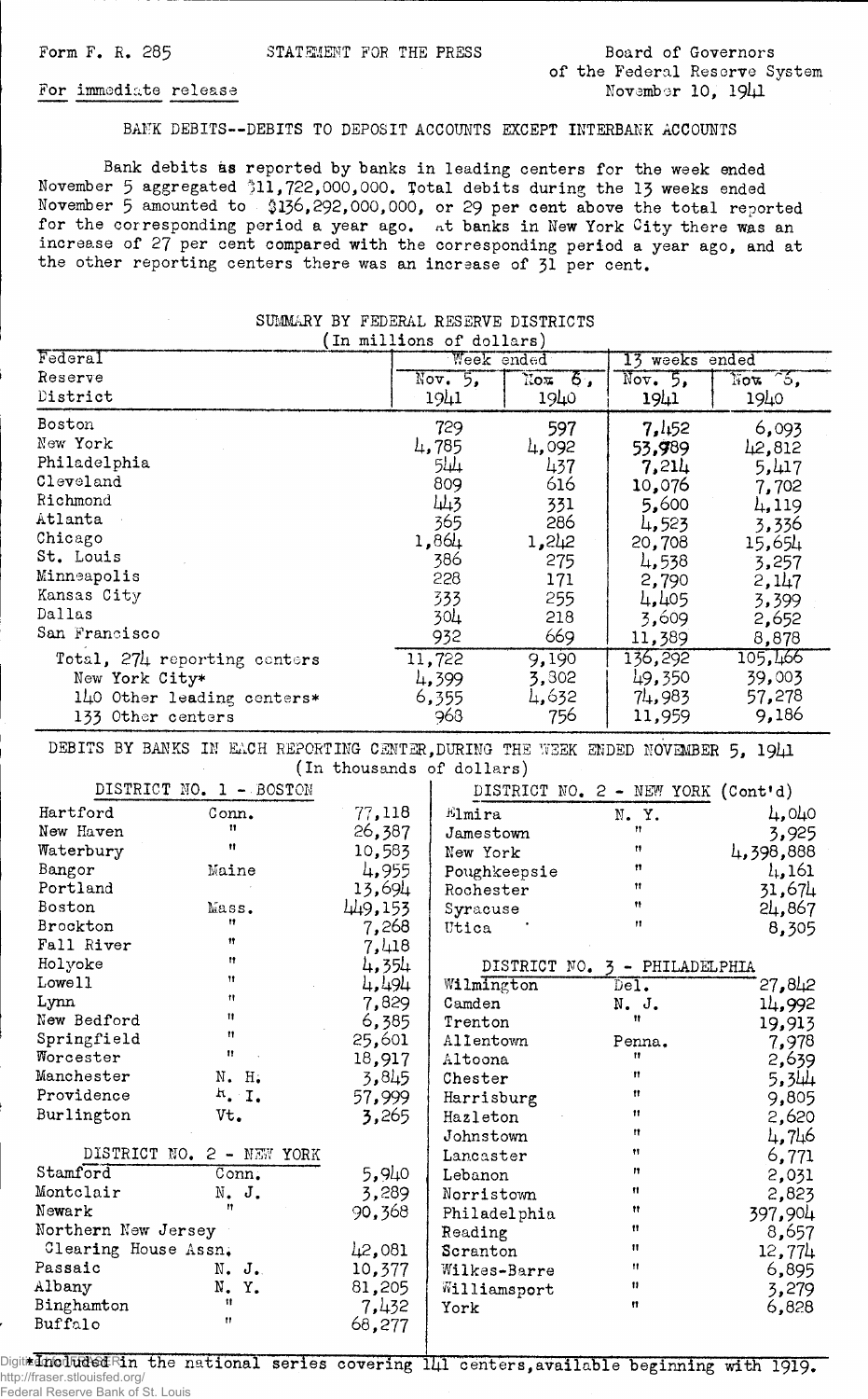**Form F. R. 285-a** 

 $\mathbb{R}^2$ 

DEBITS BY BANKS IN EACH REPORTING CENTER,DURING THE WEEK ENDED NOVEMBER 5,191+1 (In .thousands of dollars)

|               | DISTRICT NO. 4 - CLEVELAND            |         | DISTRICT NO. 6 - ATLANTA (Cont'd) |                      |           |
|---------------|---------------------------------------|---------|-----------------------------------|----------------------|-----------|
| Lexington     | Ky.                                   | 6,054   | Albany                            | Ga.                  | 2,173     |
| Akron         | Ohio                                  | 32,636  | Atlanta                           | Ħ                    | 73,712    |
| Canton        | Ħ                                     | 12,948  | Augusta                           | 11                   | 7,769     |
| Cincinnati    | Ħ                                     | 119,995 | Brunswick                         | 11                   | 901       |
| Cleveland     | Ħ                                     | 210,746 | Columbus                          | n                    | 6,593.    |
| Columbus      | 11                                    | 61,133  | Elberton                          | Ħ                    | 413       |
|               | Ħ                                     |         | Macon                             | n                    | 7.137     |
| Dayton        | Ħ                                     | 26,314  |                                   | 11                   |           |
| Hamilton      | Ħ                                     | 4,393   | Newnan                            | Ħ                    | 725       |
| Lima          | Ħ                                     | 4,347   | Savannah                          | $\mathbf{H}$ .       | 10,355    |
| Lorain        | n                                     | 1,902   | Valdosta                          |                      | 1,610     |
| Middletown    |                                       | 4,507   | New Orleans                       | La.                  | 62,772    |
| Springfield   | Ħ                                     | 5,778   | Hattiesburg                       | Miss.                | 2,211     |
| Steubenville  | 11                                    | 3,195   | Jackson                           | Ħ                    | 12,260    |
| Toledo        | 11                                    | 44,488  | Meridian                          | $\mathbf{H}$         | 4,200     |
| Warren        | Ħ                                     | 4,116   | Vicksburg                         | Ħ                    | 2,961     |
| Youngstown    | Ħ                                     | 14,964  | Chattanooga                       | Tenn.                | 14,420    |
| Zanesville    | 材.                                    | 2,914   | Knoxville                         | Ħ                    | 10,324    |
| Butler        | Pa.                                   | 2,933   | Nashville                         | $\mathbf{H}$         | 28,882    |
| Erie          | 11                                    | 9,237   |                                   |                      |           |
| Franklin      | 11                                    | 1,100   | DISTRICT NO.                      | 7 - CHICAGO          |           |
| Greensburg    | 11                                    | 2,051   | Aurora.                           | m.                   | 3,186     |
| Homestead     | Ħ                                     |         | Bloomington                       | Ħ                    | 3,815     |
|               | Ħ                                     | 1,484   |                                   | n                    |           |
| Oil City      | Ħ                                     | 2,792   | Champaign-Urbana                  | 11                   | 4,351     |
| Pittsburgh    |                                       | 220,256 | Chicago                           | 11                   | 1,099,676 |
| Wheeling      | W. Va.                                | 8,882   | Danville                          | Ħ                    | 3,136     |
|               |                                       |         | Decatur                           | Ħ                    | 6,010     |
|               | DISTRICT NO. 5 - RICHMOND             |         | Elgin                             | n                    | 2,497     |
| Washington    | $\overline{D}$ . $C$ .                | 86,160  | Moline                            |                      | 4,044     |
| Baltimore     | Md.                                   | 124,488 | Peoria                            | Ħ                    | 19,389    |
| Cumberland    | Ħ                                     | 2,416   | Rockford                          | Ħ                    | 9,429     |
| Hagerstown    | Ħ                                     | 3,804   | Springfield                       | $\mathbf{H}$         | 7,406     |
| Asheville     | $N_{\bullet}$ C.                      | 5,099   | Fort Wayne                        | Ind.                 | 11,161    |
| Charlotte     | Ħ                                     | 23,111  | Gary                              | n                    | 7,289     |
| Durham        | $\mathbf{H}$                          | 14, 147 | Hammond                           | n                    | 2,942     |
| Greensboro    | Ħ                                     | 6,020   | Indianapolis                      | Ħ                    | 74,462    |
| Raleigh       | Ħ                                     | 17,140  | South Bend                        | 11                   | 13,787    |
| Wilmington    | 11                                    | 5,448   | Terre Haute                       | Ħ                    | 7,436     |
| Winston-Salem | n                                     | 15,153  | Cedar Rapids                      | <b>Iowa</b>          | 8,872     |
| Charleston    | ${\tt S}$ .<br>$\mathbf{C}_{\bullet}$ | 7,077   | Clinton                           | Ħ                    | 1,800     |
| Columbia      | n                                     | 12,041  | Davenport                         | Ħ                    | 6,838     |
| Greenville    | Ħ                                     | 7,102   |                                   | Ħ                    | 28,624    |
|               | $\mathbf{H}$ .                        |         | Des Moines                        | n                    | 2,912     |
| Spartanburg   |                                       | 427     | Dubuque                           | Ħ                    | 3,265     |
| Danville      | Va.<br>Ħ                              | 5,550   | Mason City                        | 11                   |           |
| Lynchburg     | 11                                    | 4,133   | Muscatine                         | Ħ                    | 1,033     |
| Newport News  | $\boldsymbol{n}$                      | 2,875   | Sioux City                        | Ħ                    | 12,632    |
| Norfolk       | Ħ                                     | 16,210  | Waterloo                          |                      | 6,279     |
| Portsmouth    |                                       | 1,639   | Adrian                            | Mich.                | 1,531     |
| Richmond      | Ħ                                     | 49,083  | Battle Creek                      | Ħ                    | 3,891     |
| Roanoke       | n                                     | 8,168   | Bay City                          | Ħ                    | 3,753     |
| Charleston    | $\overline{w}_{\bullet}$<br>Va.       | 15,624  | Detroit                           | Ħ                    | 345,551   |
| Huntington    | $^{\dagger}$                          | 6,006   | Flint                             | n                    | 7,628     |
|               |                                       |         | Grand Rapids                      | Ħ                    | 16,509    |
|               | DISTRICT NO. 6 - ATLANTA              |         | Jackson                           | n                    | 4,864     |
| Birmingham    | $\overline{\mathtt{Ala}}$ .           | 36,351  | Kalamazoo                         | Ħ                    | 7,955     |
| Dothan        | Ħ                                     | 1,330   | Lansing                           | n                    | 7,859     |
| Mobile        | 11                                    | 16,434  | Saginaw                           | $\pmb{\mathfrak{m}}$ | 6,808     |
| Montgomery    | Ħ                                     | 8,818   | Green Bay                         | Wis.                 | 4,823     |
| Jacksonville  | Fla.                                  | 26,391  | Manitowoc                         | Ħ                    | 2,565     |
| Miami         | 11                                    |         | Milwaukee                         | Ħ                    |           |
| Pensacola     | Ħ                                     | 13,976  |                                   | Ħ                    | 88,615    |
|               | Ħ                                     | 3,306   | Oshkosh                           | Ħ                    | 2,704     |
| Tampa         |                                       | 9,464   | Sheboygan                         |                      | 7,044     |

 $\ddot{\phantom{a}}$